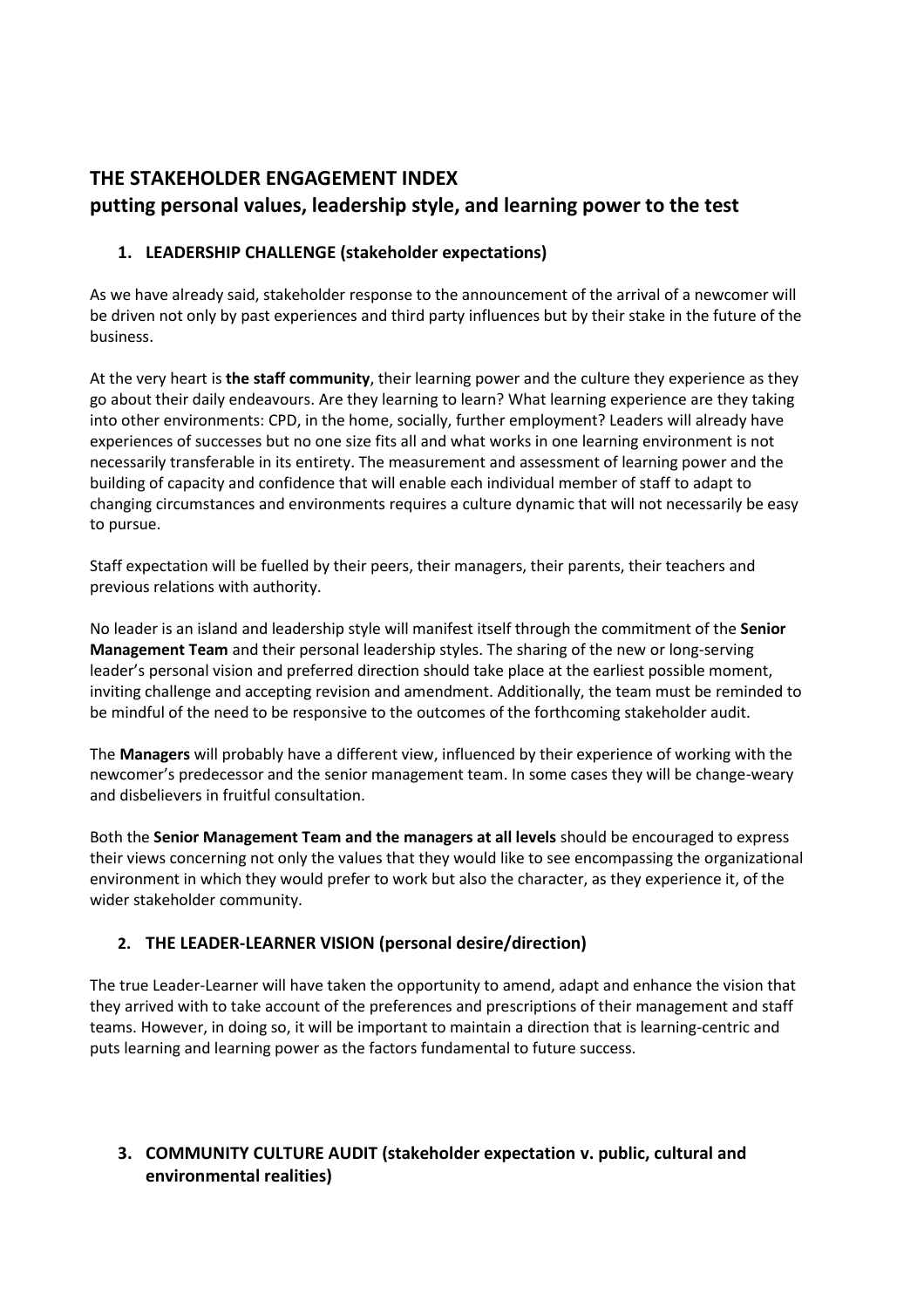Stakeholders will include the shareholders, customers and competitors. This will appear onerous at the outset and will require a representative database to be compiled but the benefits to be derived from the audit exercise far outweigh the time spent and can be conducted on the leadership's behalf by such as the Staff Association or external consultants. 'Ownership' of the programme by a group of stakeholders augers well for their engagement in the visioning and planning processes.

There are a number of ways in which audits can be conducted. They have a dual purpose: to determine what the expectations of each stakeholder group are and to match their perceptions and preferences with the realities of the business environment and its predominant cultural profile.

- **Social media**
- **Representative consultation groups**
- **Door drop questionnaires**
- **Telephone**
- **High Street Questionnaire Research**
- **... or an appropriate combination**

The learning process will reveal a number of misconceptions and misunderstandings as well as the pervading realities. It will also enable the leadership team both to create a more engaging strategic vision and to inform their relationship management action plans in such a way as to optimise stakeholder buy-in to their future plans.

## **4. COMMUNUCATION AUDIT (information & knowledge transfer)**

In the majority of stakeholder audits it is lack of communication and information that lies at the top of their list of frustrations. However, in today's social, digital and multimedia environments there is no excuse for breakdowns in information management and the transfer of essential knowledge. The critical issue here is to understand which technical solutions are most appropriate to each stakeholder group and how best to communicate with those stakeholders who may not have regular access to those technologies.

If the business has no history of on-line communication it will be important to create a process by which strategic and market initiatives can be relayed to the staff and customer populations should a breakdown in attendance be necessitated by such as the Foot and Mouth Outbreaks or Corona Virus.

## **5. QUICK WINS (audit response: immediate added value volunteered)**

It may well be that the introduction of a more robust communication strategy becomes a priority. Nonetheless, to volunteer immediate solutions to easily-resolved stakeholder frustrations in the wake of the audit is an excellent way to create goodwill.

#### **6. KNOWLEDGE MANAGEMENT (communication strategy implementation)**

Whether or not, the implementation of a revised communication strategy is identified as a 'Quick Win' it will need to be worked on to ensure the longer-term satisfaction of the stakeholders.

#### **7. MANAGEMENT MOBILISATION (skills audit: CPD)**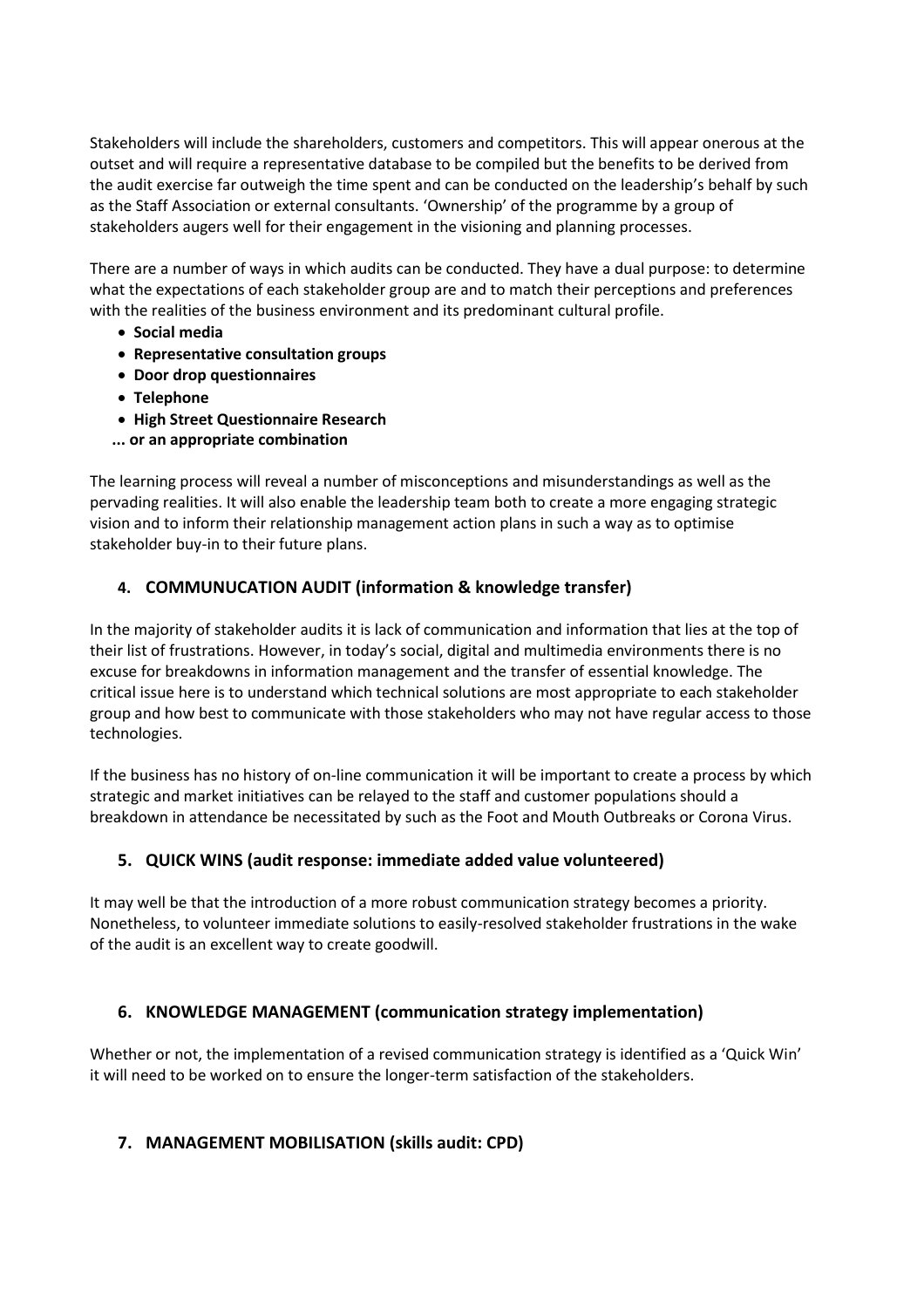In many businesses a major frustration of the staff team is the lack of attention paid to their personal and professional training and development. Frequently, CPD (Continuous Personal Development) has been found not to be a priority. The 'make-over' of a business that is truly Learning-Powered cannot be achieved in its absence.

We have already discussed a number of mechanisms for staff cooperation, knowledge transfer, and personal and professional development in the section on **Leadership** and whilst a Skills Audit will add value to the development of individual training and development programmes, the most significant contribution will come from the introduction and acceptance of a culture of performance monitoring and discreet observation.

# **8. RE-ENGINEERED VISION (teamworking/capture/distribution)**

If the leadership team has followed a learning journey similar to that we have prescribed here, it should now have sufficient data to re-engineer its' vision, gain the support of the staff team, capture the imagination of all stakeholders and distribute and communicate the vision widely. It is wise to trial the re-engineered vision with stakeholder representatives, take account of their contributions and harness them to the dissemination process.

# **9. EMPOWERMENT (freedom to experiment)**

Empowerment is an over-used, and often abused, claim in many organisations. Why? Because whilst the intention may be honourable and genuine, the empowered often find themselves without the skills and attributes to carry out the duties that empowerment allows.

In a Learning-Powered environment, empowerment needs to be matched by 'emancipation', the freedoms that come with the appropriate skills, knowledge and behaviours. However, all too often these attributes need to be learned rather than being naturally inherent and offered as essential prerequisites within the CPD curriculum.

## **10. STAKEHOLDER ENGAGEMENT (relationship management strategy)**

Stakeholder representation is vital as the business sets about creating a relationship management strategy that ensures an acceptable way of working, the opportunity to contribute to the implementation of the strategic mission and decision-making processes and develops mechanisms for the communication of ideas as well as re-visiting the Complaints Procedure.

# **11. STRATEGIC PLANNING (bringing the vision to life)**

The emphasis here is on the word *strategic.* The majority of business plans purport to be strategic but are, in truth, tactical, addressing the issues and challenges of today rather than taking the strategic approach that expects and anticipates change. Changes in national, or even global, circumstance may require political, economic, social or technical adjustment over a very few years or, in some cases, even months. Closer to home, the market may also change significantly with such as the construction of new housing estates or changes in the ethnic profile of the local population.

With these things such as these in mind, the plan becomes a much more dynamic document that maps the business's future journey, takes account of key risks and critical success factors and identifies the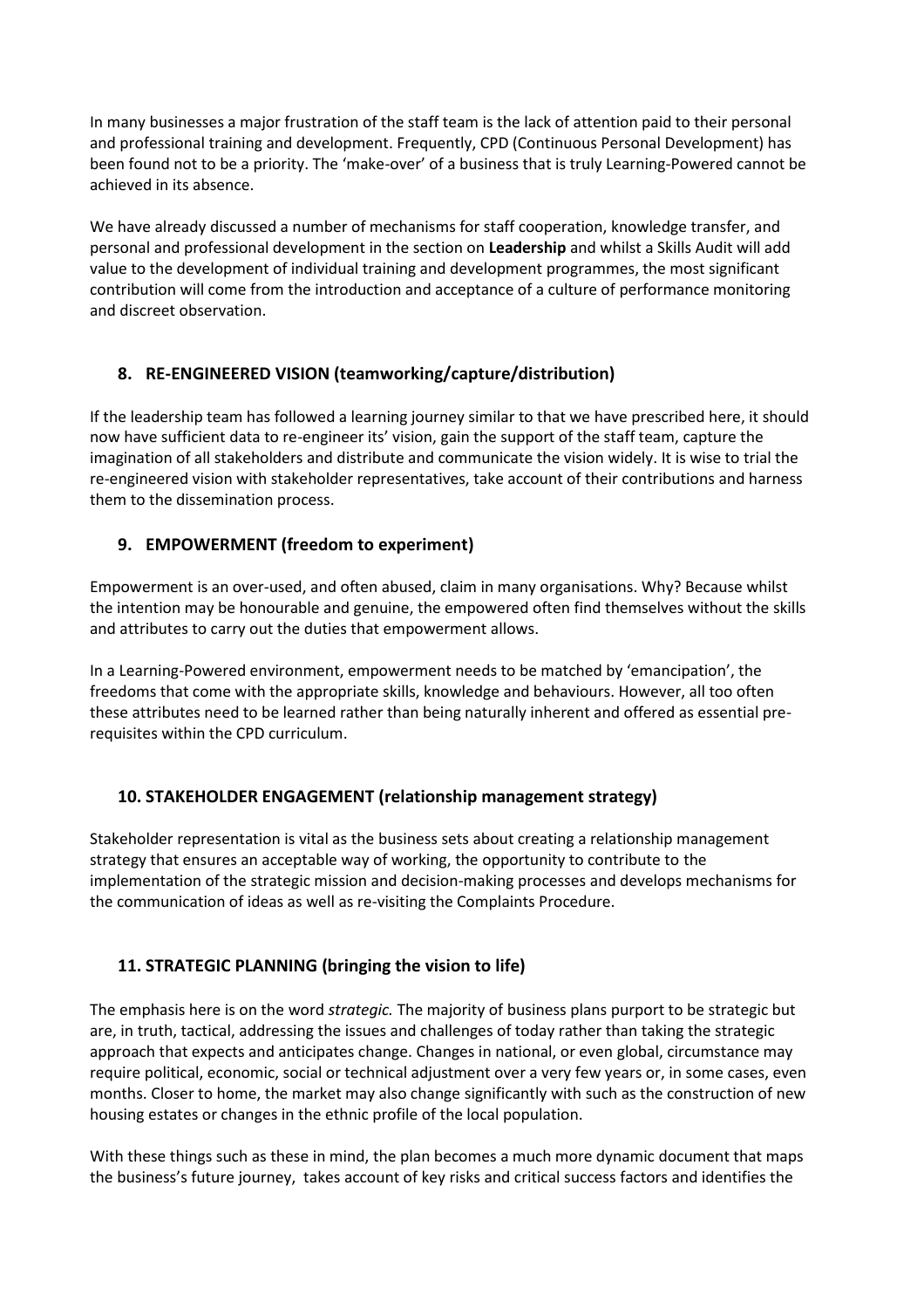milestones to gaining competitive advantage in an evolving competitive environment where the unforeseen is more likely than the expected.

## **12. LEADER-LEARNER'S RE-EVALUATION (personal learning journey: reviewed and redirected)**

The Leader-Learner's work is never done! Nonetheless, he or she should take the opportunity, at regular intervals, to reflect on their own learning journey and re-consider their strengths and weaknesses as a leader-learner as they move step by step towards the development of a Learning-Powered organisation.

Learning must necessarily become a critical success factor as a strategic plan unfolds.

# **2 DOWNLOADS: DOWNLOAD 2**

## **THE 12 COMMANDMENTS extracted from the evidence gathered by research into the circumstances that have proved most effective in developing Learning Power …**

| <b>THEME</b>                                                                   | <b>APPLICATION FOR THE LEARNER</b>                                                                                                                                                                                    | <b>APPLICATION FOR THE MANAGER</b>                                                                                                                                                                               |
|--------------------------------------------------------------------------------|-----------------------------------------------------------------------------------------------------------------------------------------------------------------------------------------------------------------------|------------------------------------------------------------------------------------------------------------------------------------------------------------------------------------------------------------------|
| <b>Personal Values and</b><br>Commitment                                       | The learner needs to take time out to<br>consider his or her commitment to the<br>task in hand before embarking on their                                                                                              | Whilst it is ultimately the values and<br>commitment to be found in the learner<br>that will underpin success, the manager is                                                                                    |
| (found to have the most<br>positive impact on<br>developing Learning<br>Power) | learning journey. Strength of purpose,<br>mind-set and an admission of personal<br>values hold the key to success as a learner,<br>especially when the going gets tough.                                              | also making a commitment. Sustained<br>partnership and trust will always require<br>doing what the manager believes to be in<br>the best interests of the learner.                                               |
| Relationship<br><b>Management</b>                                              | Learning opportunities abound throughout<br>our daily lives and when we stumble<br>across new resources it is important to<br>recognise and nurture them.                                                             | Those managers strong in fostering positive<br>interpersonal relationships were found, on<br>the whole, to have the greatest impact on<br>the development of Learning Power                                      |
| <b>Quality of</b><br><b>Dialogue</b>                                           | Learners should not be afraid to find their<br>own words to interpret new information<br>and experiences and use that knowledge<br>to formulate their own ideas.                                                      | Learning is a two-way process and whilst<br>listening is important so is the manager's<br>ability to motivate the learner to question<br>and to engage in dialogue.                                              |
| <b>Modelling and</b><br><b>Imitation</b>                                       | 'Imitation may be the greatest form of<br>flattery' but it is frequently helpful to<br>model one's responses on those one<br>admires when challenged by a particularly<br>difficult learning experience or encounter. | Managers must for ever be aware that they<br>will be used as examples by learners.<br>Perhaps even more important for the<br>manager is that this is the most important<br>tool he or she has in their weaponry. |
|                                                                                |                                                                                                                                                                                                                       |                                                                                                                                                                                                                  |